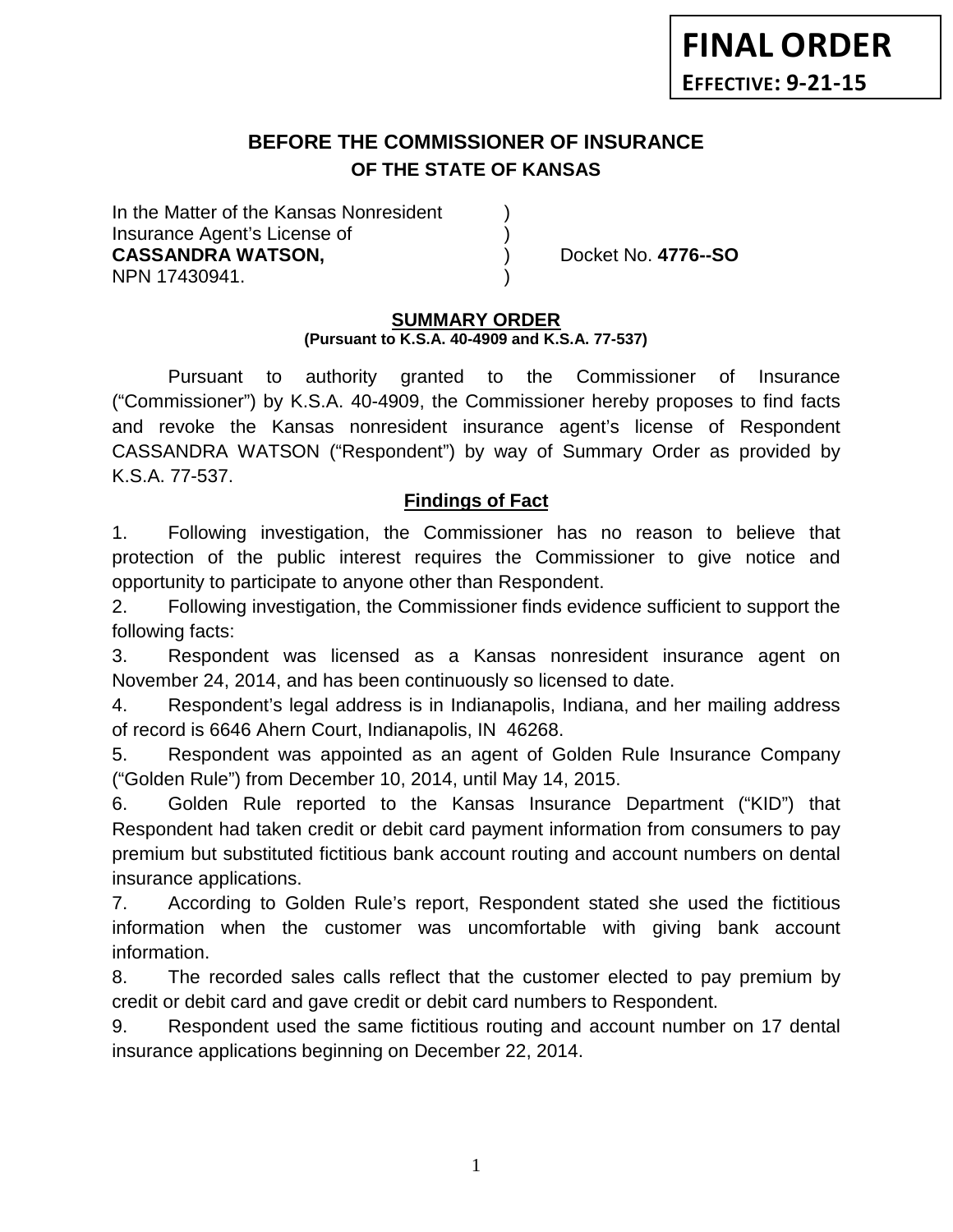10. By letter of August 13, 2015, addressed to Respondent at her address of record, counsel for KID invited Respondent to reply by August 28, 2015, if she disputed the above statements of fact.

11. To date, Respondent has not replied, and the letter has not been returned; thus, the facts are deemed undisputed.

## **Applicable Law**

12. K.S.A. 40-4909(a) provides, in relevant part:

"The commissioner may deny, suspend, revoke or refuse renewal of any license issued under this act if the commissioner finds that the applicant or license holder has: . . .

(7) Admitted to or been found to have committed any insurance unfair trade practice or fraud in violation of K.S.A. 40-2404, and amendments thereto.

(8) Used any fraudulent, coercive, or dishonest practice, or demonstrated any incompetence, untrustworthiness or financial irresponsibility in the conduct of business in this state or elsewhere.." K.S.A. 2014 Supp. 40- 4909(a).

13. "Making false or fraudulent statements or representations on or relative to an application for an insurance policy, for the purpose of obtaining a fee, commission, money or other benefit from any insurer, agent, broker or individual" is an insurance unfair trade practice. K.S.A. 2014 Supp. 40-2404(11).

14. In addition, the Commissioner may revoke any license issued under the Insurance Agents Licensing Act if the Commissioner finds that the interests of the insurer or the insurable interests of the public are not properly served under such license. K.S.A. 2014 Supp. 40-4909(b).

15. A person whose license has been revoked or suspended may not be employed directly or indirectly by an insurance company and "may not perform any act toward the solicitation of or transaction of" insurance business in Kansas. K.S.A. 2014 Supp. 40- 4909(g).

16. "Any action taken under this section which affects any license or imposes any administrative penalty shall be taken only after notice and an opportunity for hearing conducted in accordance with the provisions of the Kansas administrative procedures act." K.S.A. 2014 Supp. 40-4909(c).

## **Conclusions of Law**

17. The Commissioner has jurisdiction over Respondent as well as the subject matter of this proceeding, and such proceeding is held in the public interest.

18. The Commissioner finds that action may be taken against Respondent's license pursuant to K.S.A. 40-4909(a)(7) because Respondent has made false or fraudulent statements or representations on or relative to an application for an insurance policy, for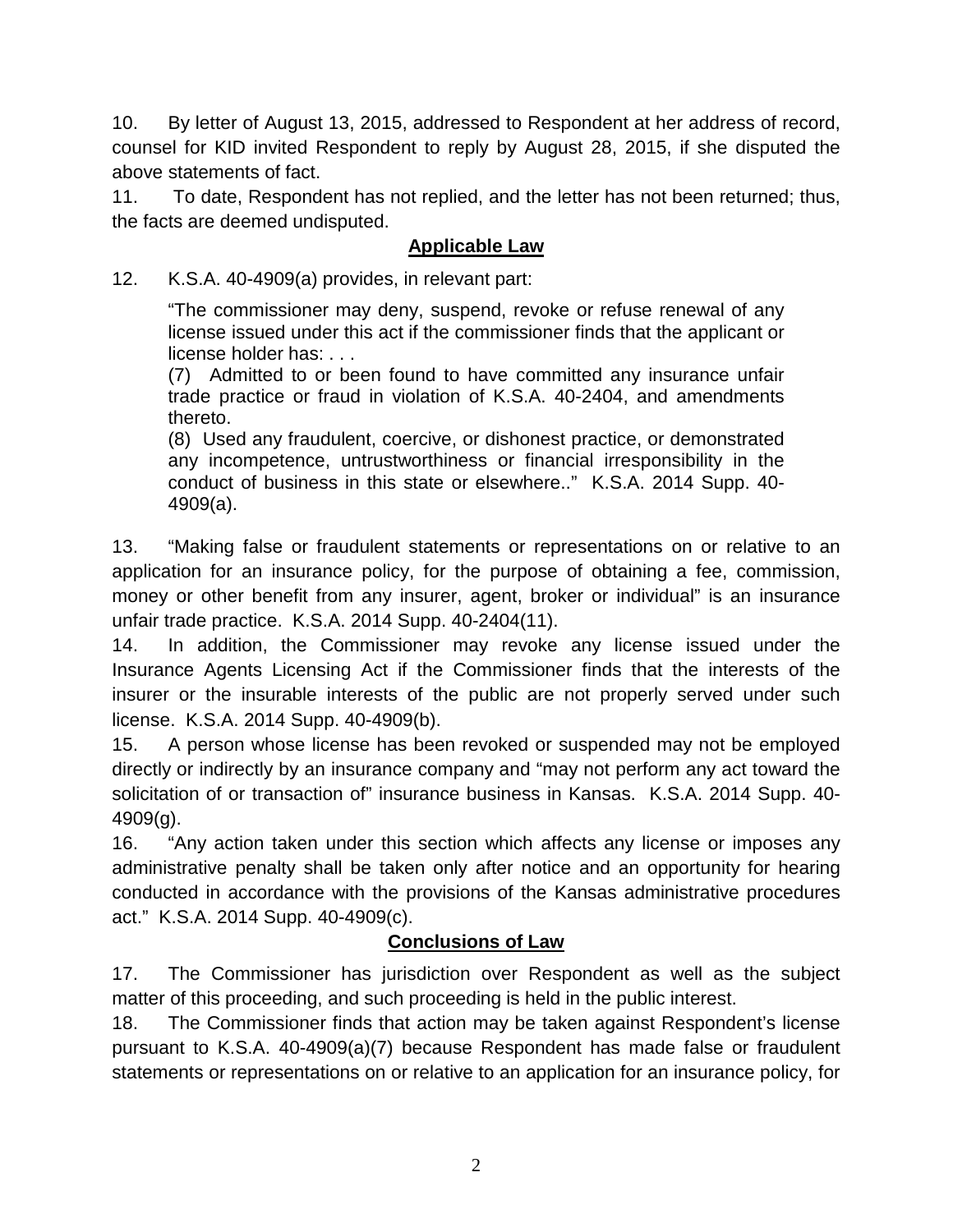the purpose of obtaining a benefit, which is an insurance unfair trade practice as defined by K.S.A. 40-2404(11).

19. The Commissioner finds that Respondent's license may be revoked pursuant to K.S.A. 40-4909(a)(8) because Respondent either used a fraudulent and dishonest practice or, if Respondent's explanation is true, demonstrated incompetence in using fictitious payment information on insurance applications.

20. Finally, the Commissioner concludes that Respondent's license may be revoked pursuant to K.S.A. 40-4909(b) because it is not serving the interests of insurers or the insurable interests of the public.

21. Based on the facts and circumstances set forth herein, it appears that the use of summary proceedings in this matter is appropriate, in accordance with the provisions set forth in K.S.A. 77-537(a), in that the use of summary proceedings does not violate any provision of the law, the protection of the public interest does not require the KID to give notice and opportunity to participate to persons other than Respondent, and after investigation, KID believes in good faith that the allegations will be supported to the applicable standard of proof.

## **Policy to be Served**

Before issuing an insurance agent license, the Commissioner must determine that the applicant is qualified and has not committed any act that would be grounds for denial, suspension, or revocation. K.S.A. 40-4905(b) and K.S.A. 40-4906. Further, the Commissioner may revoke any license issued under the Insurance Agents Licensing Act if the Commissioner finds that the interests of the insurer or the insurable interests of the public are not properly served under the license. K.S.A. 40-4909(b). Thus, the Commissioner is charged with licensing, or continuing to license, persons or entities to sell, solicit, or negotiate insurance in the State of Kansas only if their conduct indicates they are both qualified and trustworthy. The following action is appropriate to promote the security and integrity of the insurance business and protect insurance consumers.

**THE COMMISSIONER OF INSURANCE THEREFORE ORDERS** that the Kansas nonresident insurance agent's license of **CASSANDRA WATSON** is hereby **REVOKED**, and **CASSANDRA WATSON** shall **CEASE and DESIST** from the sale, solicitation, or negotiation of insurance, doing any act toward the sale, solicitation, or negotiation of insurance, and/or receiving compensation deriving from the sale, solicitation, or negotiation of insurance in Kansas or on Kansas risks through business conducted on and after the effective date of this order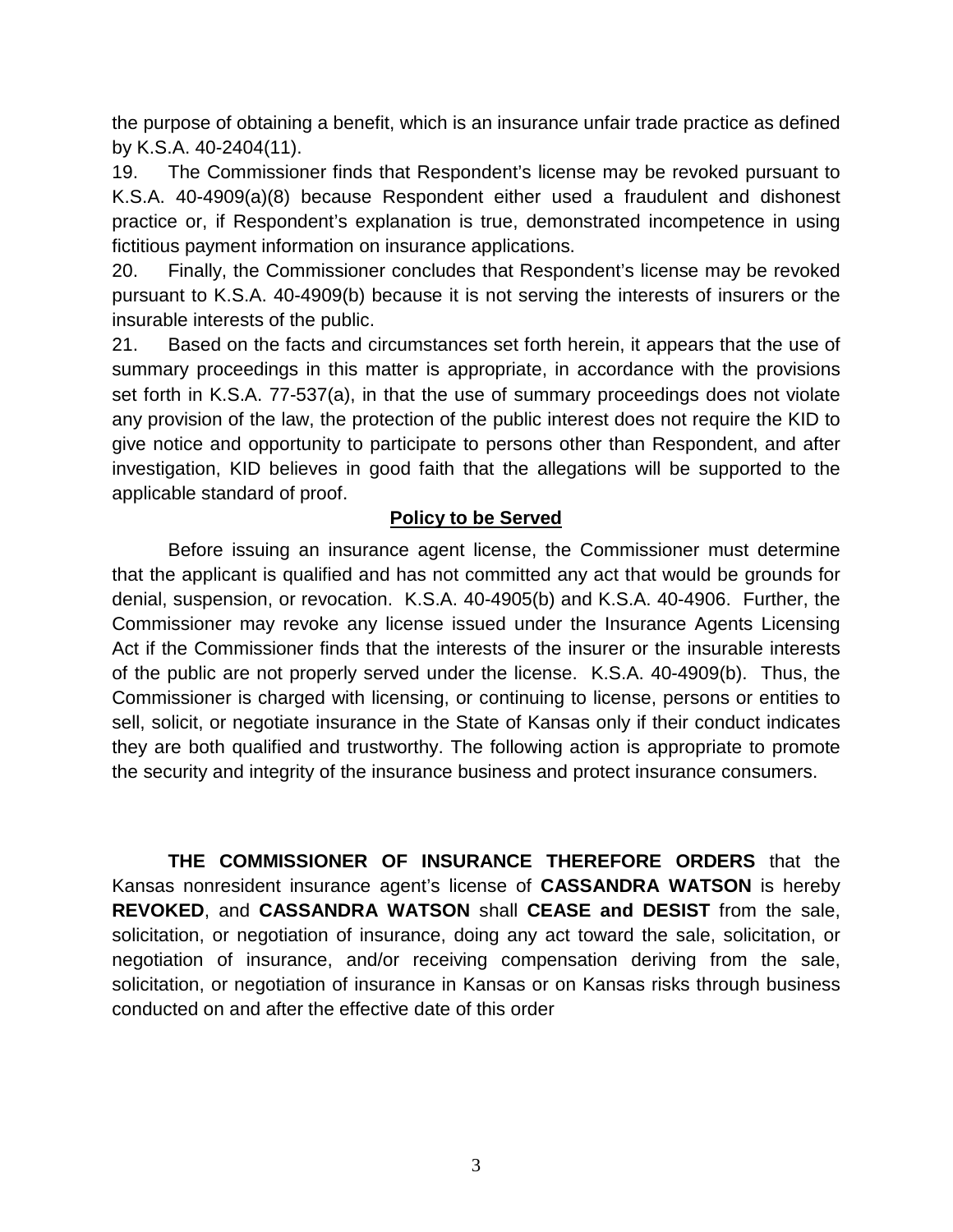### **IT IS SO ORDERED THIS \_\_1st\_\_ DAY OF SEPTEMBER 2015, IN THE CITY OF TOPEKA, COUNTY OF SHAWNEE, STATE OF KANSAS.**



/s/ Ken Selzer Ken Selzer, CPA Commissioner of Insurance

BY:

/s/ Diane Minear Diane Minear Interim General Counsel

### **NOTICE OF RIGHTS TO HEARING AND REVIEW**

**Within fifteen (15) days of the date of service of this Summary Order, Respondent** may submit a written request for a hearing pursuant to K.S.A. 77-537 and K.S.A. 77-542. Any request for a hearing should be addressed to the following:

Diane Minear, Interim General Counsel Kansas Insurance Department 420 S.W. 9<sup>th</sup> Street Topeka, Kansas 66612

If a hearing is requested, the Kansas Insurance Department will serve notice of the time and place of the hearing and information on procedures, right of representation, and other rights of parties relating to the conduct of the hearing.

**If a hearing is not requested in the time and manner stated above, this Summary Order shall become effective as a Final Order upon the expiration of time for requesting a hearing.** In the event Respondent files a Petition for Judicial Review, pursuant to K.S.A. 77-613(e), the agency officer to be served on behalf of the Kansas Insurance Department is

Diane Minear, Interim General Counsel Kansas Insurance Department 420 S.W.  $9<sup>th</sup>$  Street Topeka, Kansas 66612